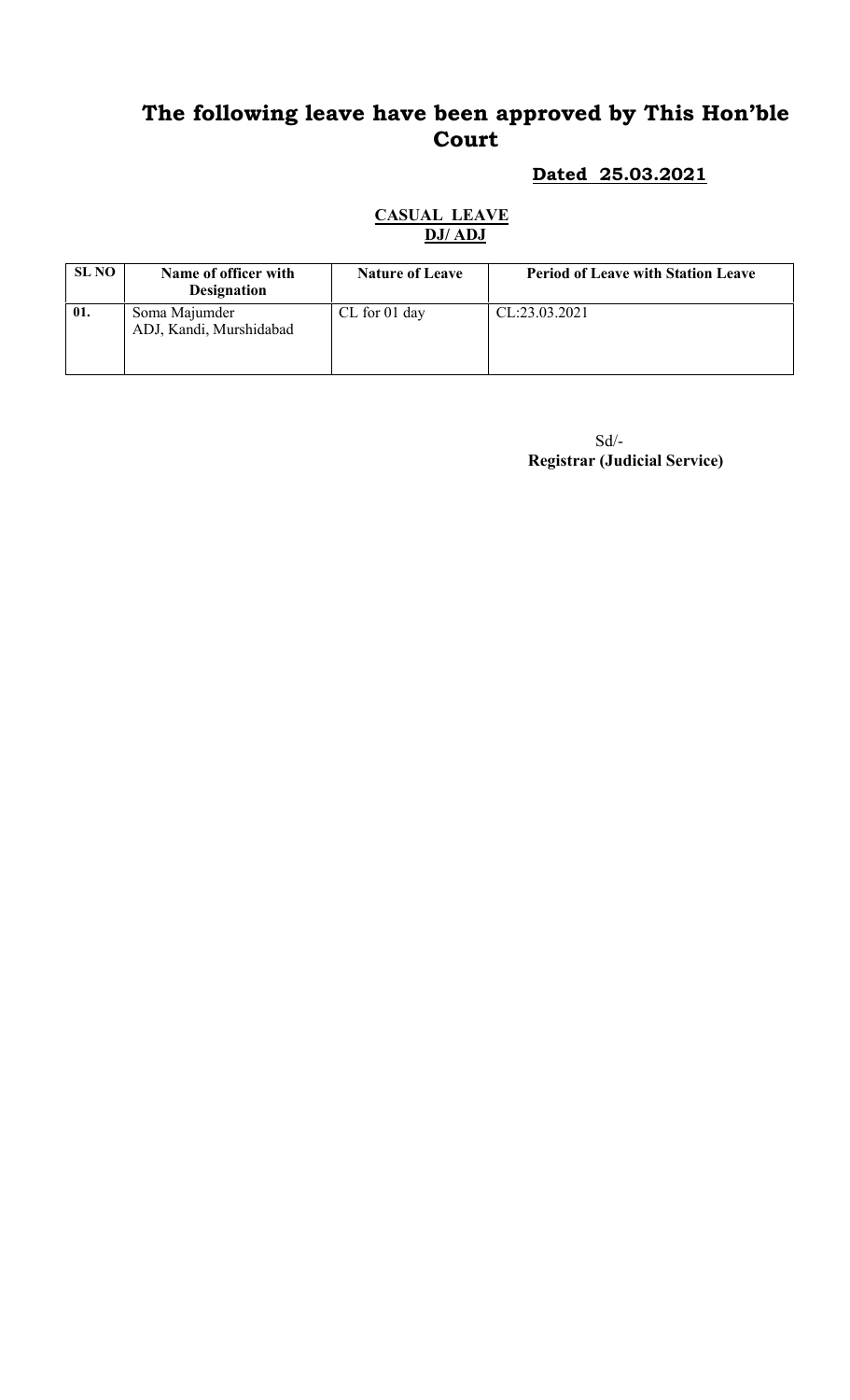# The following leave have been approved by This Hon'ble Court

## Dated 25.03.2021

#### CASUAL LEAVE DJ/ ADJ

| SL<br>NO          | Name of officer with<br><b>Designation</b>                                   | <b>Nature of Leave</b>     | <b>Period of Leave with Station Leave</b>                             |
|-------------------|------------------------------------------------------------------------------|----------------------------|-----------------------------------------------------------------------|
| 01.               | Dipali Shrivastwa (Sinha)<br>ADJ, FTC, Dubrajpur, Birbhum                    | Station leave permission   | SL:26.03.2021(E)<br>To 31.03.2021(M)                                  |
| 02.               | Sujay Sengupta<br>ADJ, Bolpur, Birbhum                                       | Station leave permission   | SL:26.03.2021(E)<br>To 31.03.2021(M)                                  |
| 03.               | Saket Kumar Jha<br>ADJ, 4 <sup>th</sup> Court, Asansol,<br>Paschim Bardhaman | CL for 01 day with SL      | CL:30.03.2021<br>SL:26.03.2021(E)<br>To 31.03.2021(M)                 |
| $\overline{04.}$  | Subhajit Basu<br>ADJ, FTC, Durgapur, Paschim<br>Bardhaman                    | Station leave permission   | SL:26.03.2021(E)<br>To 30.03.2021(M)                                  |
| $\overline{05}$ . | Santosh Kumar Pathak<br>ADJ, FTC-III, Berhampore,<br>Murshidabad             | $CL$ for $02$ days with SL | CL:30.03.2021,<br>31.03.2021<br>SL:29.03.2021(E)<br>To 01.04.2021(M)  |
| 06.               | Anjan Kumar Sengupta<br>ADJ, 2 <sup>nd</sup> Court, Jangipur,<br>Murshidabad | CL for 01 day with SL      | CL:16.04.2021<br>SL:13.04.2021(E)<br>To 19.04.2021(M)                 |
| $\overline{07}$ . | Nandan Deb Barman<br>ADJ, 3 <sup>rd</sup> Court, Purba<br>Bardhaman          | CL for 01 day with SL      | CL:16.04.2021<br>SL:13.04.2021(E)<br>To 19.04.2021(M)                 |
| 08.               | Mir Rashid Ali<br>ADJ, Malbazar, Jalpaiguri                                  | CL for 02 days with SL     | CL:28.04.2021 &<br>30.04.2021<br>SL:27.04.2021(E)<br>To 01.05.2021(M) |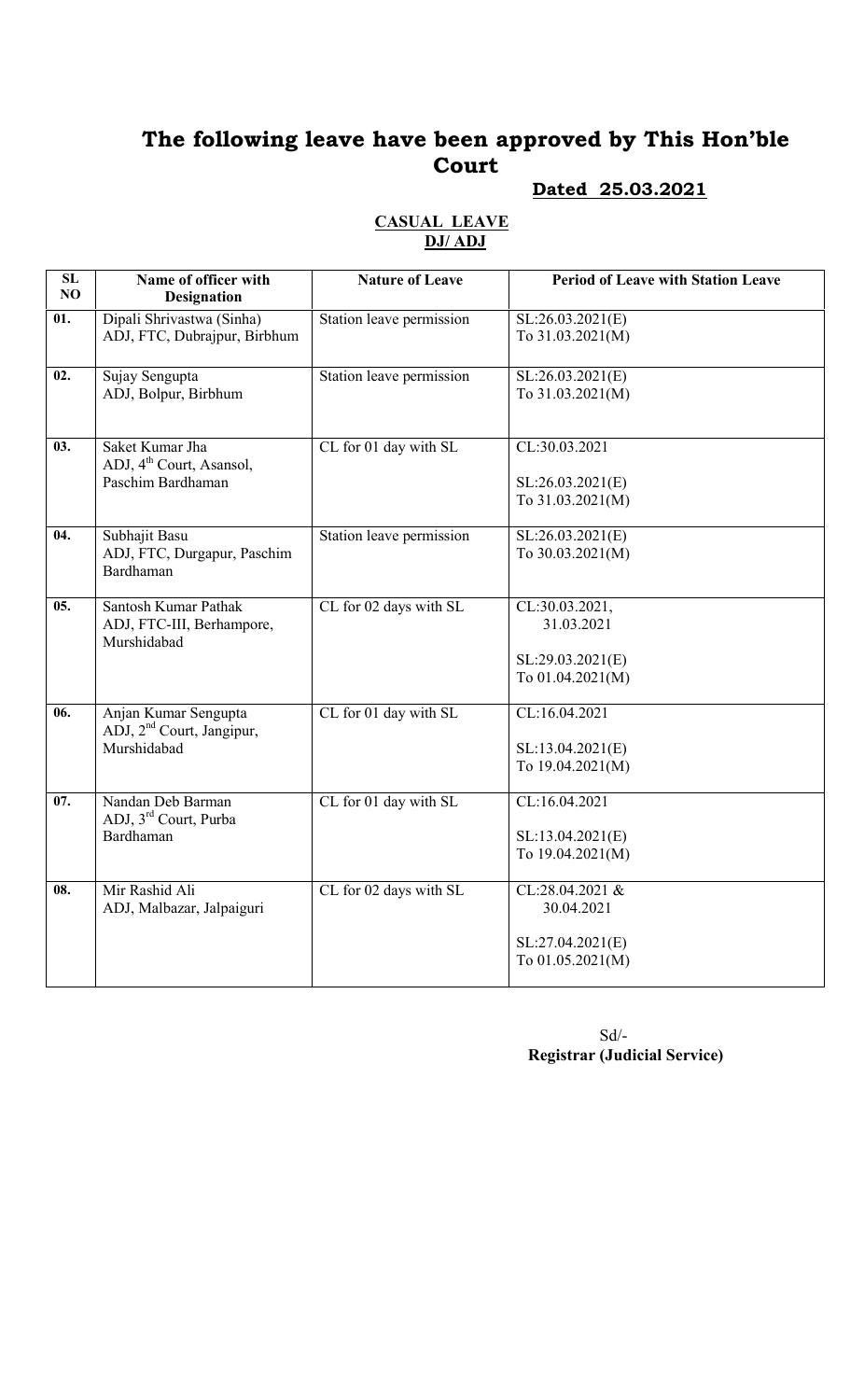# The following leave have been approved by This Hon'ble Court

## Dated 25.03.2021

#### CASUAL LEAVE DJ/ ADJ

| SL<br>NO | Name of officer with Designation                                               | <b>Nature of Leave</b>   | <b>Period of Leave with Station Leave</b> |
|----------|--------------------------------------------------------------------------------|--------------------------|-------------------------------------------|
| 01.      | Nabanita Ray<br>DJ, Jhargram                                                   | Station leave permission | SL: 26.03.2021(E)<br>To 30.03.2021(M)     |
| 02.      | <b>Ambarish Ghosh</b><br>ADJ, Re-designated Court, Paschim<br>Medinipur        | Station leave permission | SL: 26.03.2021(E)<br>To 30.03.2021(M)     |
| 03.      | Narendra Nath Dasgupta<br>ADJ, Alipurduar, Jalpaiguri                          | Station leave permission | SL:26.03.2021(E)<br>To 31.03.2021(M)      |
| 04.      | Lilamoy Mondal<br>ADJ, 2 <sup>nd</sup> Court, Islampur, Uttar<br>Dinajpur      | Station leave permission | SL:26.03.2021(E)<br>To 31.03.2021(M)      |
| 05.      | <b>Utpal Misra</b><br>ADJ, Khatra, Bankura                                     | Station leave permission | SL:26.03.2021(E)<br>To 30.03.2021(M)      |
| 06.      | Gurudas Biswas, ADJ, FTC-2,<br>Jangipur, Murshidabad                           | Station leave permission | SL:26.03.2021(E)<br>To 30.03.2021(M)      |
| 07.      | Amit Chattopadhyay<br>ADJ, 1 <sup>st</sup> Court, Jangipur,<br>Murshidabad     | Station leave permission | SL:26.03.2021(E)<br>To 30.03.2021(M)      |
| 08.      | Somnath Chakraborti<br>ADJ, 1 <sup>st</sup> Court, Krishnagar, Nadia           | Station leave permission | SL:26.03.2021(E)<br>To 29.03.2021(E)      |
| 09.      | Sonalee Nandy Chakrabarti<br>ADJ, 4 <sup>th</sup> Court, Krishnagar, Nadia     | Station leave permission | SL:26.03.2021(E)<br>To 29.03.2021(E)      |
| 10.      | Manoj Kumar Sharma<br>DJ, Purulia                                              | Station leave permission | SL:26.03.2021(E)<br>To 30.03.2021(M)      |
| 11.      | Sourav Bhattacharyya<br>Judge, Commercial Court, Asansol,<br>Paschim Bardhaman | Station leave permission | SL:26.03.2021(E)<br>To 30.03.2021(M)      |
| 12.      | Surajit Seal<br>ADJ, FTC-II, Tamluk, Purba<br>Medinipur                        | Station leave permission | SL:31.03.2021(E)<br>To 04.04.2021(E)      |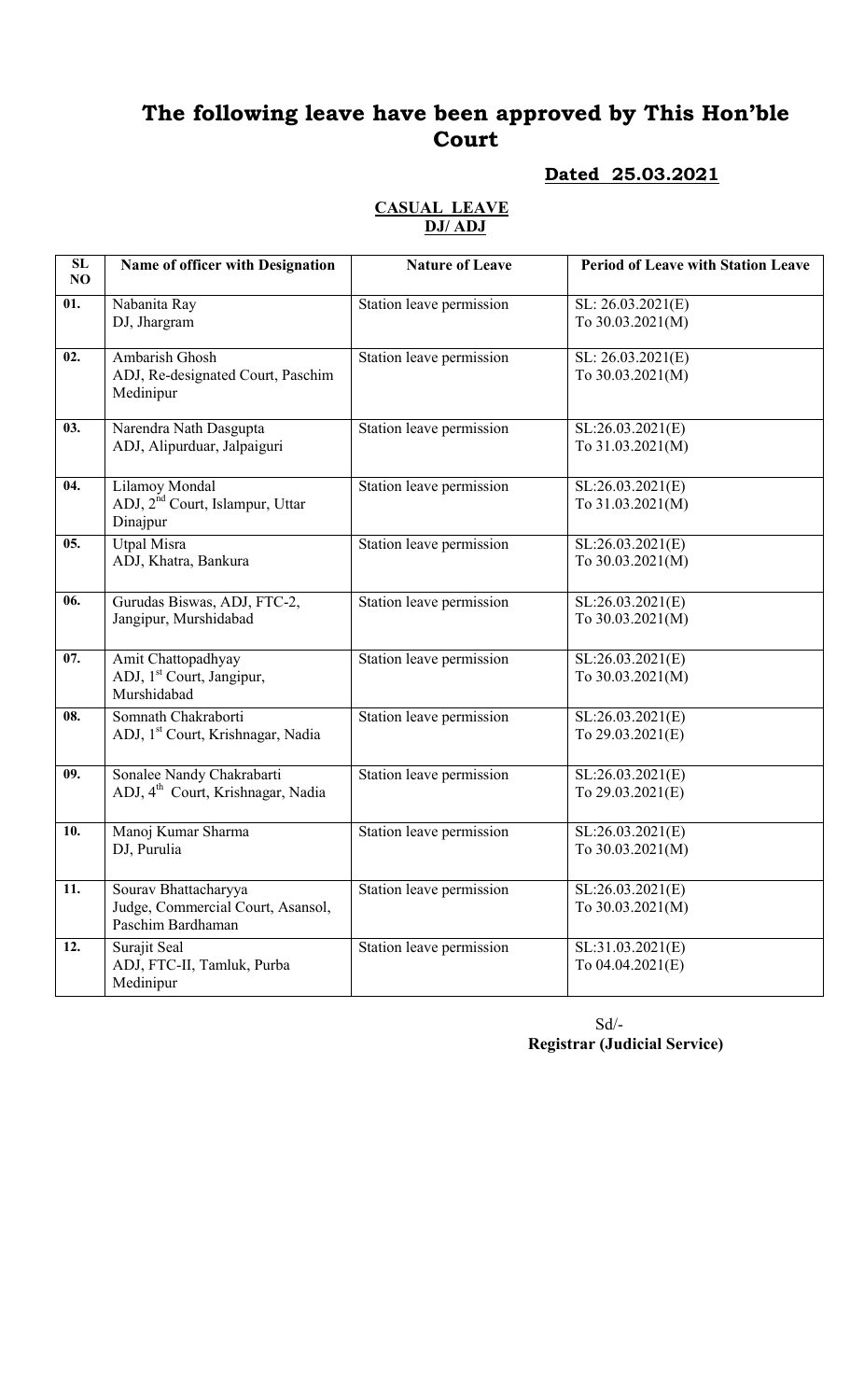# The following leave have been approved by This Hon'ble Court

## Dated: 25.03.2021

| SL<br>NO | Name of officer with<br><b>Designation</b> | <b>Nature of Leave</b>   | <b>Period of Leave with Station Leave</b> |
|----------|--------------------------------------------|--------------------------|-------------------------------------------|
| 01.      | Jai Prakash Singh, ADJ,<br>Chanchal, Malda | Earned Leave for 22 days | From 16.04.2021 to 07.05.2021             |

## DJ/ADJ

## JM

| <b>SL</b><br>NO | Name of officer with<br><b>Designation</b>                                | <b>Nature of Leave</b>   | <b>Period of Leave with Station Leave</b> |
|-----------------|---------------------------------------------------------------------------|--------------------------|-------------------------------------------|
| 02.             | Smt. Satarupa Roy, JM, 1 <sup>st</sup><br>Court, Contai, Purba Medinipore | Earned Leave for 08 days | From 16.04.2021 to 23.04.2021             |